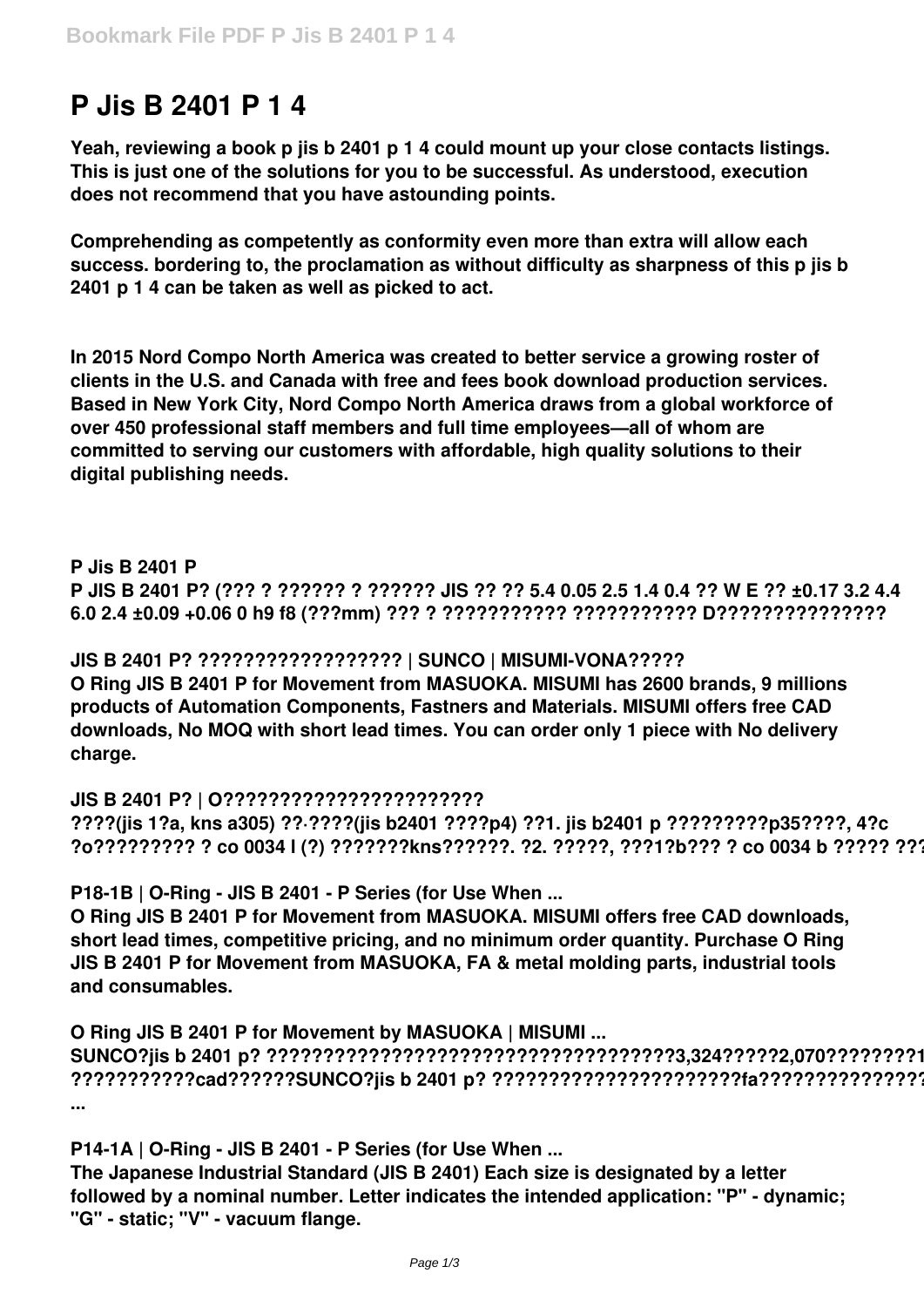### **O Ring JIS B 2401 P for Movement | MASUOKA | MISUMI Malaysia**

**P14-1B O-Ring - JIS B 2401 - P Series (for Use When Fixed and When In Motion) from NOK. MISUMI offers free CAD downloads, short lead times, competitive pricing, and no minimum order quantity. Purchase P14-1B O-Ring - JIS B 2401 - P Series (for Use When Fixed and When In Motion) from NOK, FA & metal molding parts, industrial tools and consumables.**

**??O??? JIS B 2401 P ???? ???/??? | O?????????????????? SUNCO?jis b 2401 p? ?????????????????? 1b-p-16??????????????????3,324?????2,070???? ????1??????????????cad??????SUNCO?jis b 2401 p? ?????????????????? 1bp-16????fa?????????????? ...**

### **Hypax | JIS B-2401 - O-RING - Products**

**P10-1A O-Ring - JIS B 2401 - P Series (for Use When Fixed and When In Motion) from NOK. MISUMI offers free CAD downloads, short lead times, competitive pricing, and no minimum order quantity. Purchase P10-1A O-Ring - JIS B 2401 - P Series (for Use When Fixed and When In Motion) from NOK, FA & metal molding parts, industrial tools and consumables.**

#### **O?????????**

**O Ring JIS B 2401 P for Movement from MASUOKA. MISUMI offers free shipping, free CAD downloads, short lead times, competitive pricing, and no minimum order quantity. Purchase O Ring JIS B 2401 P for Movement from MASUOKA now.**

**1B-P-16 | JIS B 2401 P? ?????????????????? | SUNCO ... JIS B 2401-1 O??? - ?1??O??? JIS K 6253-3 ???????????? - ?????? - ?3?:???????? JIS B 2401-3 ?3???????? ? O-rings-Part3:Quality acceptance criteria**

**O Ring JIS B 2401 P for Movement | MASUOKA | MISUMI Thailand P18-1B O-Ring - JIS B 2401 - P Series (for Use When Fixed and When In Motion) from NOK. Free CAD downloads, quick delivery, competitive pricing, and no minimum order quantity. Purchase P18-1B O-Ring - JIS B 2401 - P Series (for Use When Fixed and When In Motion) from NOK, Factory Automation parts, Die & Mold parts, industrial tools and consumables.**

# **P9-1B | O-Ring - JIS B 2401 - P Series (for Use When Fixed ...**

**P14-1A O-Ring - JIS B 2401 - P Series (for Use When Fixed and When In Motion) from NOK. MISUMI offers free CAD downloads, prompt lead times, competitive pricing, and no minimum order quantity. Purchase P14-1A O-Ring - JIS B 2401 - P Series (for Use When Fixed and When In Motion) from NOK and many other industrial components.**

**P130-NBR-70-2 | JIS B 2401-1 P (for Motion, Cylindrical ...**

**P80-1A O-Ring - JIS B 2401 - P Series (for Use When Fixed and When In Motion) from NOK. MISUMI has 2600 brands, 9 millions products of Automation Components, Fastners and Materials. MISUMI offers free CAD downloads, No MOQ with short lead times. You can order only 1 piece with No delivery charge.**

# **JIS B 2401 P???(???, ???)**

**??o??? jis b 2401 p ???? ???/????????o???????????????????????????????????????????????? ?????????????????????????**